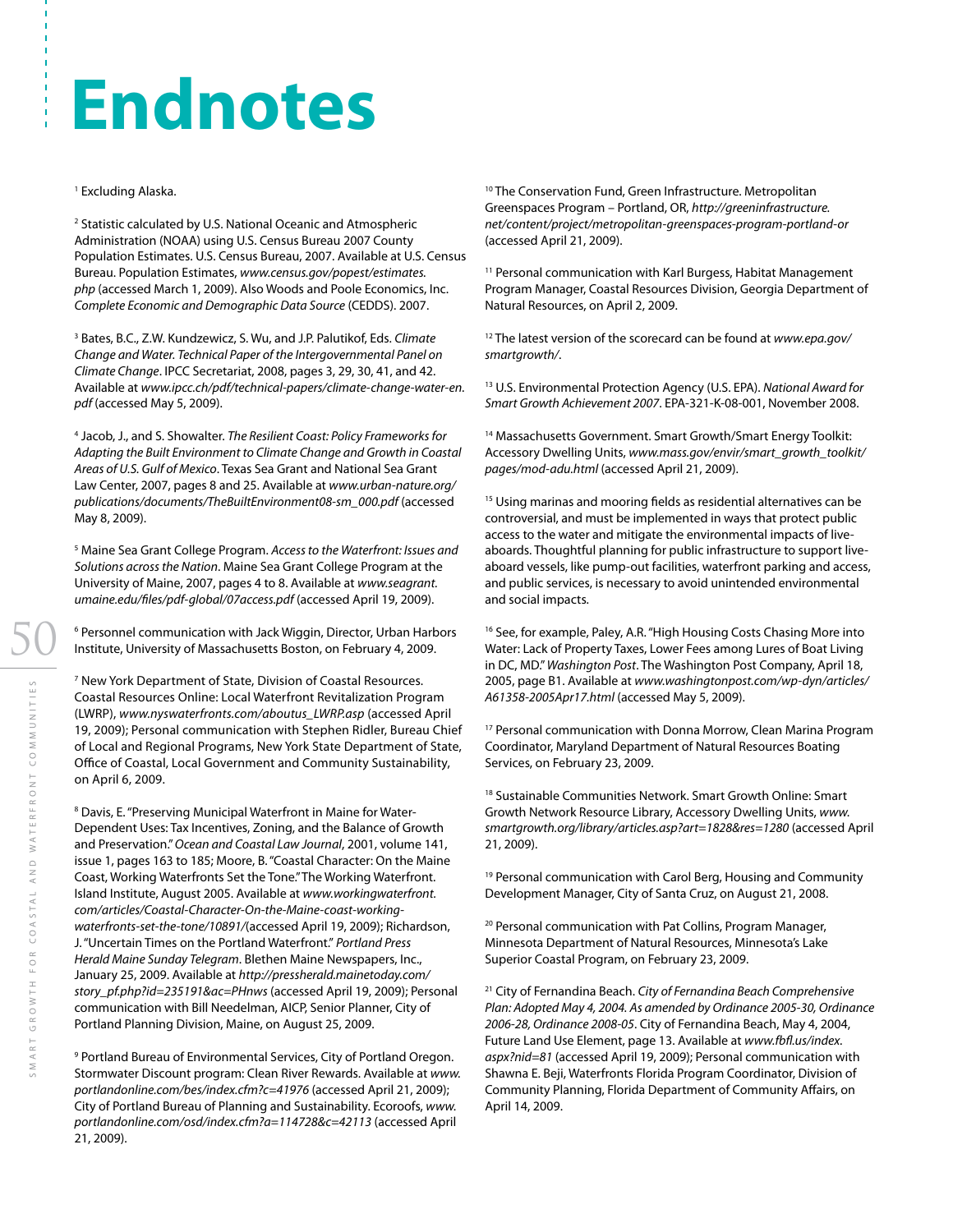<sup>22</sup> Personal communication with Kristen Grant, Marine Extension Associate, Maine Sea Grant and University of Maine Cooperative Extension at the Wells Reserve, and Helen Horn and Louisa Gillespie, Marginal Way Committee, Ogunquit Maine, on March 3, 2009.

23 Ogunquit Chamber of Commerce. Ogunquit Beautiful Place by the Sea: Questions about the Beach, Marginal Way, and More, *www.ogunquit.org/faqQuestionsAboutTheBeach.php* (accessed April 19, 2009).

<sup>24</sup> Massachusetts Department of Conservation and Recreation and Essex National Heritage Commission. *Newburyport Reconnaissance Report: Essex County Landscape Inventory*. Massachusetts Heritage Landscape Inventory Program, May 2005, page 10. Available at *www. mass.gov/dcr/stewardship/histland/reconReports/newburyport.pdf* (accessed May 7, 2009).

<sup>25</sup> U.S. EPA Smart Growth Implementation Assistance Program. *Implementing the Aquidneck Island West Side Master Plan*. U.S. EPA, September 2006, page 11. Available at *www.epa.gov/dced/pdf/ aquidneck.pdf* (accessed May 7, 2009).

26 City of Panama City. *Strategic Revitalization Plan for St. Andrews: A Community's Vision for Its Future*. City of Panama City, n.d. Available at *www.historicstandrews.com/business-district* (accessed May 7, 2009); Personal communication with Shawna E. Beji, Waterfronts Florida Program Coordinator, Division of Community Planning, Florida Department of Community Affairs, on April 14, 2009.

<sup>27</sup> Smart Growth Network. This Is Smart Growth. International City/ County Management Association (ICMA), 2006, page 21; Minnesota Sustainable Communities Network. Mehrhoff. W. Case Study: Chattanooga Shapes a Sustainable Future, *www.nextstep.state.mn.us/ casestudy.cfm?id=74* (accessed April 9, 2009).

28 Fishtown Preservation Society. Historic Fishtown, *www. preservingfishtown.org/about.html* (accessed April 20, 2009).

29 Leland, Michigan, Chamber of Commerce. Visit Historic Leland, Leelanau County, Michigan: About Us, *www.lelandmi.com/about/*  (accessed October 23, 2008). Fishtown Preservation Society. Historic Fishtown, *www.preservingfishtown.org/about.html* (accessed October, 23, 2008).

<sup>30</sup> Personal communication with Catherine Cunningham Ballard, Michigan Coastal Program Manager, Michigan Department of Environmental Quality, on May 8, 2009.

<sup>31</sup> Walberg, E. Green Infrastructure in Hampton Roads. Hampton Roads Planning District Commission, July 2007. Available at *www.hrpdcva. gov/Documents/Phys%20Planning/Green\_Infrastructure\_in\_HR.pdf*  (accessed April 21, 2009).

32 San Juan County Land Bank. About Us: The Land Bank Story, *www. sjclandbank.org/aboutus.html* (accessed April 21, 2009); Personal communication with Lincoln Bormann, Director, San Juan County Land Bank, on April 3, 2009.

33 Bates, B.C., Z.W. Kundzewicz, S. Wu, and J.P. Palutikof, Eds. *Climate Change and Water. Technical Paper of the Intergovernmental Panel on Climate Change*. IPCC Secretariat, 2008, pages 27 to 30, 41. Available at *www.ipcc.ch/pdf/technical-papers/climate-change-water-en.pdf* (accessed May 5, 2009).

<sup>34</sup> NOAA, Office of Response and Restoration. Glen Cove, New York. U.S. Department of Commerce, NOAA, April 2002, pages 1 and 2. Available

at *http://response.restoration.noaa.gov/book\_shelf/103\_GlenCove\_508. pdf* (accessed May 6, 2009).

<sup>35</sup> Project for Public Spaces. Great Public Spaces, Riverwalk and Waterplace Park, *www.pps.org/great\_public\_spaces/one?public\_ place\_id=86* (accessed August 5, 2008); Providence Foundation. The Providence Foundation, *www.providencedowntown.com/providence\_ foundation.php* (accessed August 5, 2008); Paul, D. "Providence Begins to See Its Future around the Corner." *New York Times*. The New York Times Company, February 27, 2008. Available at *www.nytimes. com/2008/02/27/realestate/commercial/27prov.html?fta=y* (accessed May 8, 2008); Personal communication with Dave Everett, Principle Planner, City of Providence Department of Planning and Development, on March 27, 2009.

<sup>36</sup> The linear nature of the shoreline and the physical limits to access posed by bodies of water, wetlands, and other sensitive natural areas can all contribute to choke points in traffic if not managed properly.

<sup>37</sup> A 2001 analysis of system-wide users noted increases in walkon passengers and decreases in vehicle drive-ons. Rosenberg, M. "Expanded Passenger-Ferry Service Could Ease Region's Traffic Congestion." *Seattle Times*. The Seattle Times Company, August 25, 2002. Available at *http://community.seattletimes.nwsource.com/archive/ ?date=20020825&slug=ferries25* (accessed May 8, 2009); Source for ferry ridership statistics: Washington State Department of Transportation. Washington State Ferries: History, *www.wsdot.wa.gov/ferries/your\_wsf/ index.cfm?fuseaction=our\_history* (accessed April 20, 2009).

<sup>38</sup> Lee, M. "Mike Hlastala: A Developer with Vision and Sense of Civic Duty." *South Seattle Beacon*. Pacific Publishing Company, April 17, 2009. Available at *http://southseattlebeacon.com/main.asp?SectionID=40&sub sectionID=262&articleID=23534* (accessed April 17, 2009).

<sup>39</sup> Wentworth, S. "Legg's Move to Harbor Gives Water Taxi Time for Dry Run." *Baltimore Business Journal*. American City Business Journals, March 2, 2007. Available at *www.bizjournals.com/baltimore/stories/2007/03/05/ story5.html* (accessed June 2, 2009).

40 Washington Water Trails Association. Lakes-to-Locks Water Trail, *www. wwta.org/trails/L2L/* (accessed April 21, 2009).

41 Canton Kayak Club. Welcome to the Canton Kayak Club, *www. cantonkayakclub.com* (accessed April 16, 2009). See also Thayer, L. "Heat Stroke." *Baltimore City Paper*. Times-Shamrock Communications, May 26, 2004. Available at *http://classified.citypaper.com/arts/story.asp?id=7472*  (accessed March 5, 2009).

42 American Association of Port Authorities. Trade and Economic Growth, *www.aapa-ports.org/Industry/content.cfm?ItemNumber=1024* (accessed April 21, 2009).

43 Port of Los Angeles. Facilities, Rail and Intermodal Yards, *www. portoflosangeles.org/facilities/rail\_intermodal\_yards.asp* (accessed February 5, 2009).

44 New York City Department of Transportation. Ferries & Buses: Ferry Information, Facts about the Ferry, *www.nyc.gov/html/dot/html/ ferrybus/statfery.shtml#facts* (accessed April 17, 2009).

45 Lowenstein, R., Director of the City of New York Independent Budget Office, Letter to Council Member Oddo with Attachment, October 6, 2006. Available at *www.ibo.nyc.ny.us/iboreports/TouristFare.pdf*  (accessed May 8, 2009).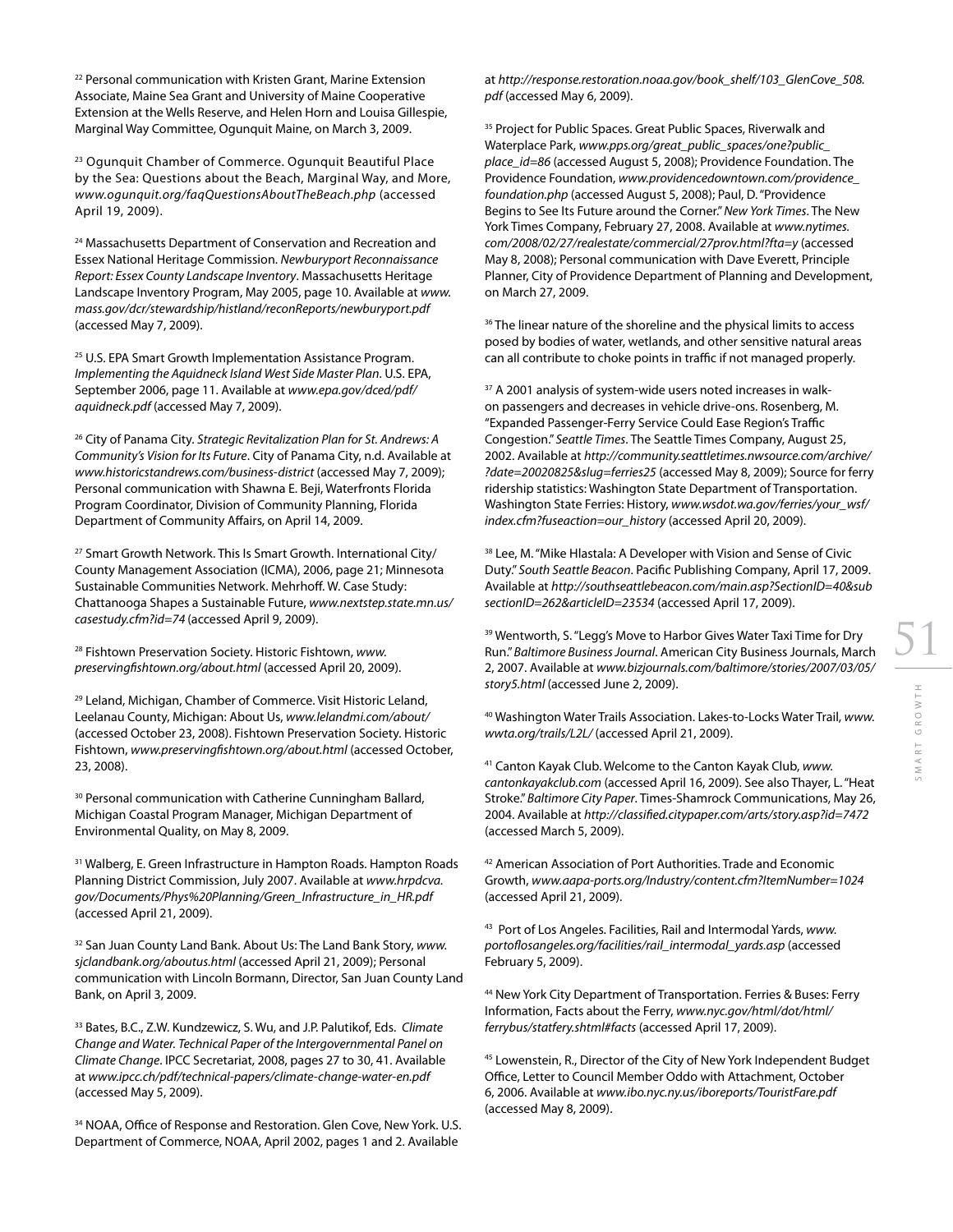46 Louisiana Department of Natural Resources, Office of Coastal Resource Management, Coastal Management Division. Applying for a Coastal Use Permit (CUP), *http://dnr.louisiana.gov/crm/coastmgt/cup/ cup.asp* (accessed July 29, 2008).

47 Florida Department of Environmental Protection. Florida Environmental Permitting System: Joint Coastal and Environmental Resource Permit, Environmental Permitting Section, *www.dep.state. fl.us/beaches/programs/envpermt.htm#JCP* (accessed July 29, 2008).

48 Rhode Island Coastal Resources Management Council. Metro Bay SAMP, *www.crmc.state.ri.us/samp\_mb.html* (accessed February 6, 2009); Personal communication with James Boyd, Coastal Policy Analyst, Rhode Island Coastal Resources Management Council, on August 14, 2009.

49 City of Norfolk, VA. Pattern Book for Norfolk Neighborhoods, *www. norfolk.gov/Planning/ComeHome/Pattern\_Book.asp* (accessed July 29, 2008).

50 City of Bremerton, Washington. City of Bremerton, *www.ci.bremerton. wa.us* (accessed August 6, 2008).

51 Maine Sea Grant College Program. *Access to the Waterfront: Issues and Solutions across the Nation*. Maine Sea Grant College Program at the University of Maine, 2007, page 8. Available at *www.seagrant.umaine. edu/files/pdf-global/07access.pdf* (accessed April 19, 2009); NOAA Coastal Services Center. Public Trust Doctrine: Module 5, Lesson 2, *www.csc.noaa.gov/ptd/module05/lesson02/0502d.htm* (accessed April 10, 2009).

52 Personal communication with Mike Molnar, Program Manager, Lake Michigan Coastal Program, Indiana Department of Natural Resources, on April 8, 2009.

53 Mississippi Renewal Forum. Current Ideas: Final Team Reports (Pass Christian), *www.mississippirenewal.com/info/plansReports.html* (accessed March 19, 2009); Personal communication with Dave Dennis, President, Specialty Contractors and Associates Inc., on April 8, 2009, and Tina Shumate, Director, Mississippi Department of Marine Resources, Office of Coastal Management and Planning, on March 8, 2009.

54 Chesapeake NEMO (Network for Education of Municipal Officials). Developing a Community Vision – Town of Vienna, *www. chesapeakenemo.net/communitystory.cfm?story=2&level2=Technical& level3=Create%20Your%20Vision&level3url=yourvision* (accessed April 10, 2009).

<sup>55</sup> Land Use Law Center, Pace University School of Law. Beginner's Guide to Land Use Law. Pace Law School, Pace University, n.d., Pages 41 to 54. Available at *www.pace.edu/lawschool/files/landuse/LandUsePrimer.pdf* (accessed May 29, 2009).

56 Adapted from: American Rivers, About Blue Trails, Guide Files, What are Blue Trails, *www.bluetrailsguide.org/about/* (accessed June 3, 2009).

57 Adapted from: U.S. Environmental Protection Agency (EPA). Brownfields and Land Revitalization, *http://epa.gov/brownfields/* (accessed May 29, 2009).

58 Michigan State University. Citizen Planner Online Glossary, *http:// cponline.msu.edu/resources/Glossary.php* (accessed May 29, 2009).

59 Sierra Club North Star Chapter. Glossary of Planning Terms, *http://northstar.sierraclub.org/campaigns/open-space/land-use/ planningGlossary.html* (accessed May 29, 2009).

60 NOAA, National Ocean Service. *Population Trends along the Coastal United States: 1980-2008*. U.S. Department of Commerce, NOAA, 2004, page 2.

61 National Coalition for Dialogue & Deliberation. Quick Reference Glossary, *www.thataway.org/?page\_id=499* (accessed May 29, 2009).

62 Institute for Community Economics. Community Land Trusts, *www. iceclt.org/clt/* (accessed May 29, 2009).

<sup>63</sup> Adapted from: NOAA, Coastal Services Center (CSC). Vulnerability Assessment, *www.csc.noaa.gov/products/nchaz/htm/tut.htm* (accessed May 29, 2009).

64 American Planning Association (APA). *Growing Smart Legislative Guidebook: Model Statutes for Planning and the Management of Change*. 2002. Chapter 8, page 8-20. Available at *www.planning.org/ growingsmart/guidebook/* (accessed May 29, 2009).

65 Chin, C. "Helium Report Guide to Condo Hotels-Part1." Halogen Guides, April 16, 2007. Available at *http://realestate.halogenguides.com/ archives/641-helium-report-guide-to-condo-hotels-part-1* (accessed June 3, 2009).

<sup>66</sup> Stienbarger, D, and P. Ramey. Current Use Taxation. Washington State University, Clark County Extension and Clark County, n.d. page 1. Available at *http://clark.wsu.edu/horticulture/smallAcreageProgram/smac-Current-Use.pdf* (accessed May 29, 2009).

67 Crumley, C. *Historical Ecology: Cultural knowledge and changing landscapes*. School of American Research Press, 1994, page 2.

68 Smart Growth Network and ICMA. *Getting to Smart Growth: 100 Policies for Implementation*. 2002, page 53.

69 Adapted from: ESRI. What is GIS? *www.gis.com/whatisgis/* (accessed June 4, 2009).

70 U.S. EPA. Heat Island Effect Glossary, *www.epa.gov/hiri/resources/ glossary.htm* (accessed May 29, 2009).

<sup>71</sup> Adapted from: Personnel communication with Jack Wiggin, Director, Urban Harbors Institute, University of Massachusetts Boston, on February 4, 2009.

72 Adapted from: Federal Emergency Management Agency (FEMA). Multi-Hazard Mitigation Planning, *www.fema.gov/plan/mitplanning/ index.shtm* (accessed May 29, 2009).

73 Adapted from: CBS Interactive Inc. BNET Business Dictionary, *http://dictionary.bnet.com/definition/hub+and+spoke.html* (accessed May 29, 2009).

74 Towson University Center for Geographic Information Sciences. What is an Impervious Surface? *http://chesapeake.towson.edu/landscape/ impervious/what\_imp.asp* (accessed May 29, 2009).

75 Adapted from: Michigan State University. Citizen Planner Online Glossary, *http://cponline.msu.edu/resources/Glossary.php* (accessed May 29, 2009).

76 Adapted from: U.S. EPA and U.S. Department of Transportation (DOT), Federal Highway Administration. Commuter Choice Decision Support System, *http://ops.fhwa.dot.gov/PrimerDSS/cc-options/live-near-work. htm* (accessed May 29, 2009).